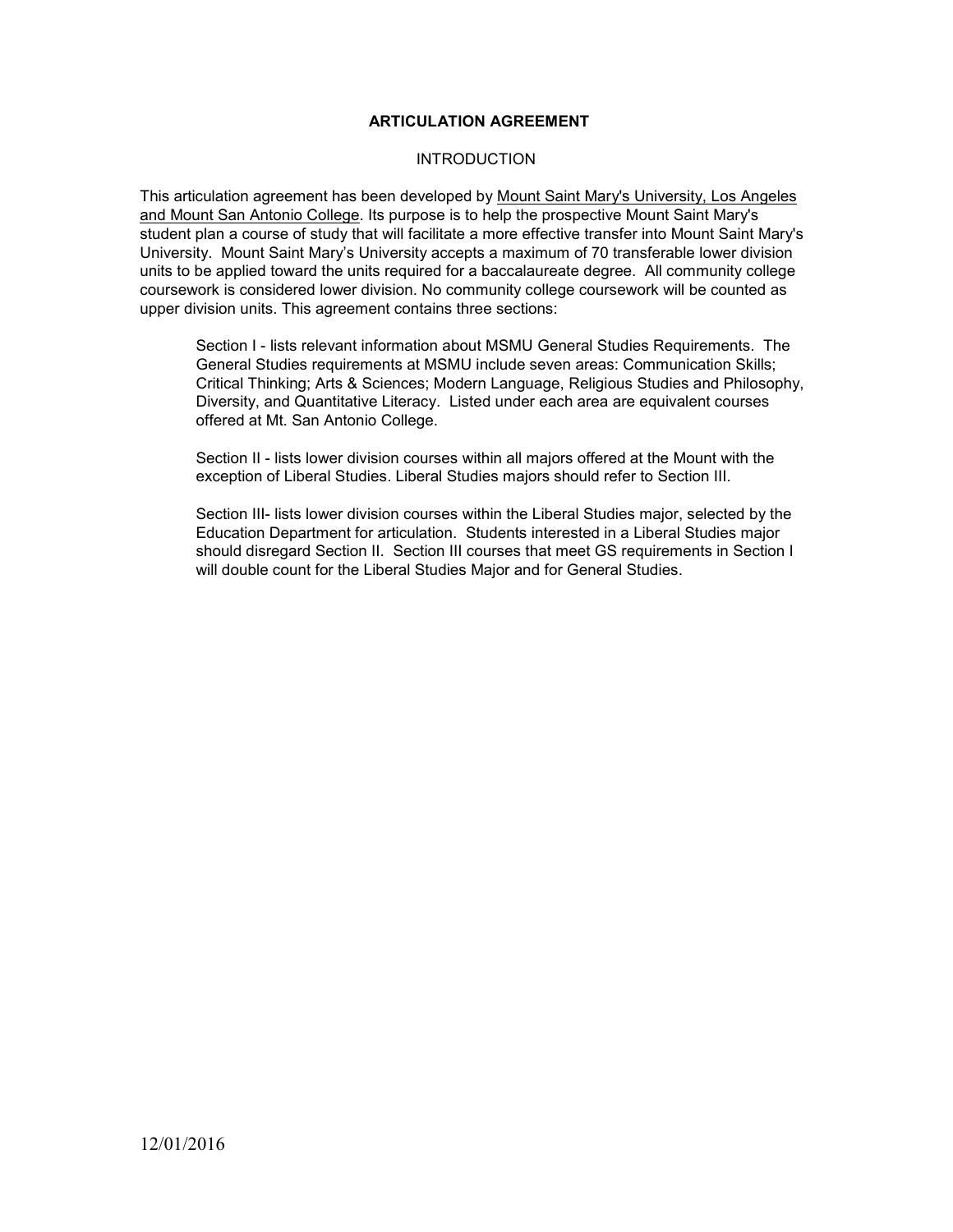### **MOUNT SAINT MARY'S UNIVERSITY, LOS ANGELES –MOUNT SAN ANTONIO COLLEGE ARTICULATION AGREEMENT**

## **SECTION I**

#### **General Studies:**

| <b>I. Communication Skills</b>                                                                                                                                                                                                                                                                                                                        |  |                                                                                                                                           |                                                                                                                        |                            |                                                                                                                                                                                                                                                                                                                                                                                 |
|-------------------------------------------------------------------------------------------------------------------------------------------------------------------------------------------------------------------------------------------------------------------------------------------------------------------------------------------------------|--|-------------------------------------------------------------------------------------------------------------------------------------------|------------------------------------------------------------------------------------------------------------------------|----------------------------|---------------------------------------------------------------------------------------------------------------------------------------------------------------------------------------------------------------------------------------------------------------------------------------------------------------------------------------------------------------------------------|
| A. Written (6 units with grade C or better)                                                                                                                                                                                                                                                                                                           |  |                                                                                                                                           |                                                                                                                        | <b>B. Oral (1-3 units)</b> |                                                                                                                                                                                                                                                                                                                                                                                 |
| English 1A, 1AH, 1B, 1BH, 1C, 1CH                                                                                                                                                                                                                                                                                                                     |  | Speech 1A, 1AH, 1B, 2, 6, 8, 8H, 15, 16,<br>26, 26H                                                                                       |                                                                                                                        |                            |                                                                                                                                                                                                                                                                                                                                                                                 |
|                                                                                                                                                                                                                                                                                                                                                       |  | II. Critical Thinking (minimum 3 units)                                                                                                   |                                                                                                                        |                            |                                                                                                                                                                                                                                                                                                                                                                                 |
| Philosophy 3, 3H, 8<br>III. Arts and Sciences (minimum 21 units)                                                                                                                                                                                                                                                                                      |  |                                                                                                                                           |                                                                                                                        |                            |                                                                                                                                                                                                                                                                                                                                                                                 |
|                                                                                                                                                                                                                                                                                                                                                       |  | At least one course must be taken in each of the following categories (A-G)                                                               |                                                                                                                        |                            |                                                                                                                                                                                                                                                                                                                                                                                 |
| A. Art/Music                                                                                                                                                                                                                                                                                                                                          |  | <b>B.</b> Literature                                                                                                                      | C. History                                                                                                             |                            | D. Natural and<br><b>Physical Sciences</b>                                                                                                                                                                                                                                                                                                                                      |
| Art Gallery 20<br>Art History 1, 3, 3H, 4,<br>4H, 5, 5H, 6, 6H, 8, 9,<br>10, 11, 12,<br>12H, 14, 15<br>Art Basic Studio 1<br>Architecture 250, 251<br>Dance Theory 20<br>Fashion 9<br>Humanities 1<br>Interior Design 14<br>Literature 15<br>Music 11A, 11B, 12,<br>13, 13H, 14A, 14B,<br>15, 15H<br>Photography 15<br>Radio & TV 24<br>Theater 9, 10 |  | Literature 1, 2, 3, 6A,<br>6B, 10, 11A, 11B, 14,<br>25, 36, 46, 47, 73                                                                    | History 1, 3, 3H, 4,<br>4H, 7, 7H, 8, 8H, 10,<br>11, 16, 19, 30, 31, 35,<br>36, 40, 44<br>Political Science 2, 5,<br>7 |                            | Anatomy 10A, 35, 36<br>Anthropology 1, 1H,<br>1L, 3<br>Astronomy 5, 5H, 5L,<br>7,8<br>Biology 1, 2, 3, 4, 4H,<br>5, 6, 17, 20, 21, 25<br>Botany 3<br>Chemistry 10, 40, 50,<br>50H<br>Geography 1, 1H, 1L,<br>1HL<br>Geology 1, 7, 8, 8H,<br>8L, 9, 10<br>Meteorology 3, 3L<br>Microbiology 1, 22<br>Oceanography 10,<br>10H, 10L<br>Physical Science 3, 9<br>Physics 1, 2AG, 6A |
| <b>E. Mathematics</b>                                                                                                                                                                                                                                                                                                                                 |  |                                                                                                                                           | <b>F. Social and Behavioral</b><br><b>Sciences</b>                                                                     |                            | <b>G. Contemporary</b><br><b>Economics or Politics</b>                                                                                                                                                                                                                                                                                                                          |
| Math 100, 110, 110H, 110S,<br>120, 130, 140, 150, 160, 180<br>Psychology 10<br>15                                                                                                                                                                                                                                                                     |  | Anthropology 5, 22<br>Business Economics 1B, 1BH<br><b>Political Science 2</b><br>Psychology 1A, 1AH, 1B, 14,<br>Sociology 1, 1H, 14, 14H |                                                                                                                        | History 39                 | Business Economics 1A, 1AH<br>Business Law 18, 18H<br>Political Science 1, 1H, 9, 30                                                                                                                                                                                                                                                                                            |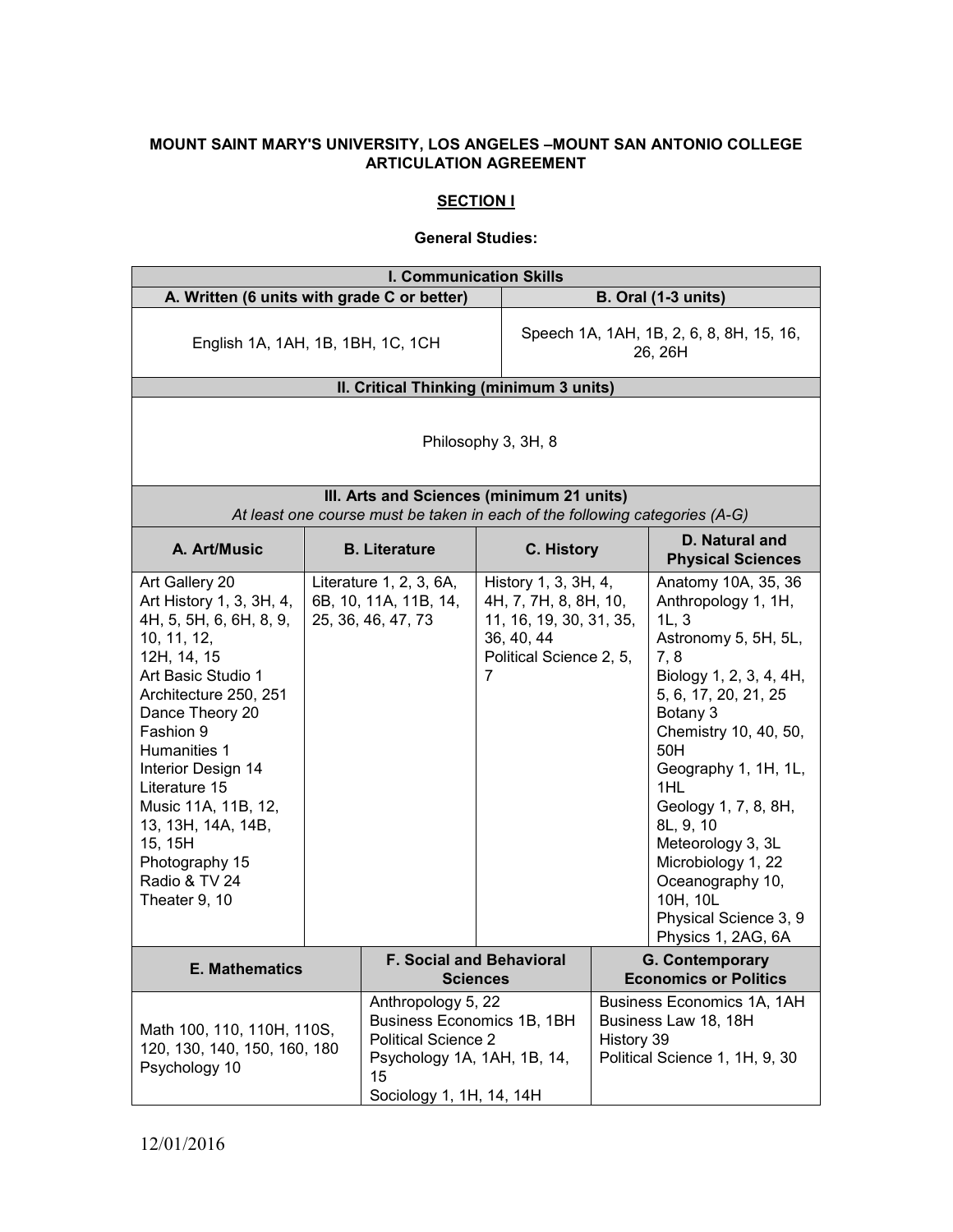| V. Religious Studies and Philosophy<br>(Minimum 15 units; must include 3 units of Ethics and 3 units of a Philosophical Ideas<br>course)                                                                                                                                                                                                                                                                                                                                                                                                                                              |                                                                                                                                                     |  |  |
|---------------------------------------------------------------------------------------------------------------------------------------------------------------------------------------------------------------------------------------------------------------------------------------------------------------------------------------------------------------------------------------------------------------------------------------------------------------------------------------------------------------------------------------------------------------------------------------|-----------------------------------------------------------------------------------------------------------------------------------------------------|--|--|
| A. Religious Studies (6-9 units)                                                                                                                                                                                                                                                                                                                                                                                                                                                                                                                                                      | B. Philosophy (6-9 units)                                                                                                                           |  |  |
| a. Scripture: Literature 46, 47<br>b. Christian Thought: no equivalent<br>c. Christian Ethics: no equivalent<br>d. Religion & Religions: Philosophy 15, 15H<br>Sociology 7                                                                                                                                                                                                                                                                                                                                                                                                            | a. Philosophical Ideas: 5, 5H, 20A, 20AH, 20B,<br>20BH<br>b. Ethics: 12, 12H<br>c. Philosophy other: Philosophy 3, 3H, 8                            |  |  |
|                                                                                                                                                                                                                                                                                                                                                                                                                                                                                                                                                                                       | IV: Modern Language                                                                                                                                 |  |  |
| A. A student who begins a language must complete course 1 and 2 of the same<br>language<br>B. Students whose native language is not English may demonstrate academic<br>proficiency in English as a second language by passing the TOEFL examination<br>with scores above 550.<br>C. To meet the requirement students must demonstrate proficiency at the second<br>semester level. If they have knowledge, and test into the second semester of the<br>language, they need only take the second semester course, i.e., Span 2.<br>D. Language courses must be college-level courses. |                                                                                                                                                     |  |  |
|                                                                                                                                                                                                                                                                                                                                                                                                                                                                                                                                                                                       | <b>VI: Diversity</b>                                                                                                                                |  |  |
| Anthropology 5, 22, 30<br>Art History 3, 3H<br>Fashion 14<br>French 60<br>History 36<br>Humanities 1                                                                                                                                                                                                                                                                                                                                                                                                                                                                                  | Literature 3, 20, 25<br>Music 14A<br>Philosophy 5, 5H, 12, 12H, 15, 15H<br>Political Science 2, 25, 35<br>Sociology 1, 1H, 14, 14H, 20, 20H         |  |  |
|                                                                                                                                                                                                                                                                                                                                                                                                                                                                                                                                                                                       | <b>VII: Quantitative Literacy</b>                                                                                                                   |  |  |
| <b>A. QL1</b>                                                                                                                                                                                                                                                                                                                                                                                                                                                                                                                                                                         | <b>B. QL2</b>                                                                                                                                       |  |  |
| Biology 2, 4, 4H<br>Business Accounting 7, 8<br>Chemistry 20<br>Philosophy 3, 3H, 8<br>Psychology 3                                                                                                                                                                                                                                                                                                                                                                                                                                                                                   | Chemistry 10, 40, 50<br>Math 100, 110, 110H, 120, 130, 140, 150, 160,<br>180, 181, 280<br>Physical Science 9<br>Physics 1, 2AG, 6A<br>Psychology 10 |  |  |
| <b>Disclaimer</b>                                                                                                                                                                                                                                                                                                                                                                                                                                                                                                                                                                     |                                                                                                                                                     |  |  |
| Other courses not listed in the above sections may be approved for general studies credit. To<br>ensure receiving the appropriate credit, please complete a transfer credit clearance form before<br>registering for the course. The advisement center will then determine the eligibility of the course.<br>Submission of a transfer credit clearance form does not guarantee approval of transfer credit.                                                                                                                                                                           |                                                                                                                                                     |  |  |

| <b>SECTION II</b>                                                                   |  |  |  |
|-------------------------------------------------------------------------------------|--|--|--|
| Disclaimer:                                                                         |  |  |  |
| Major course evaluations are based on our traditional baccalaureate program's major |  |  |  |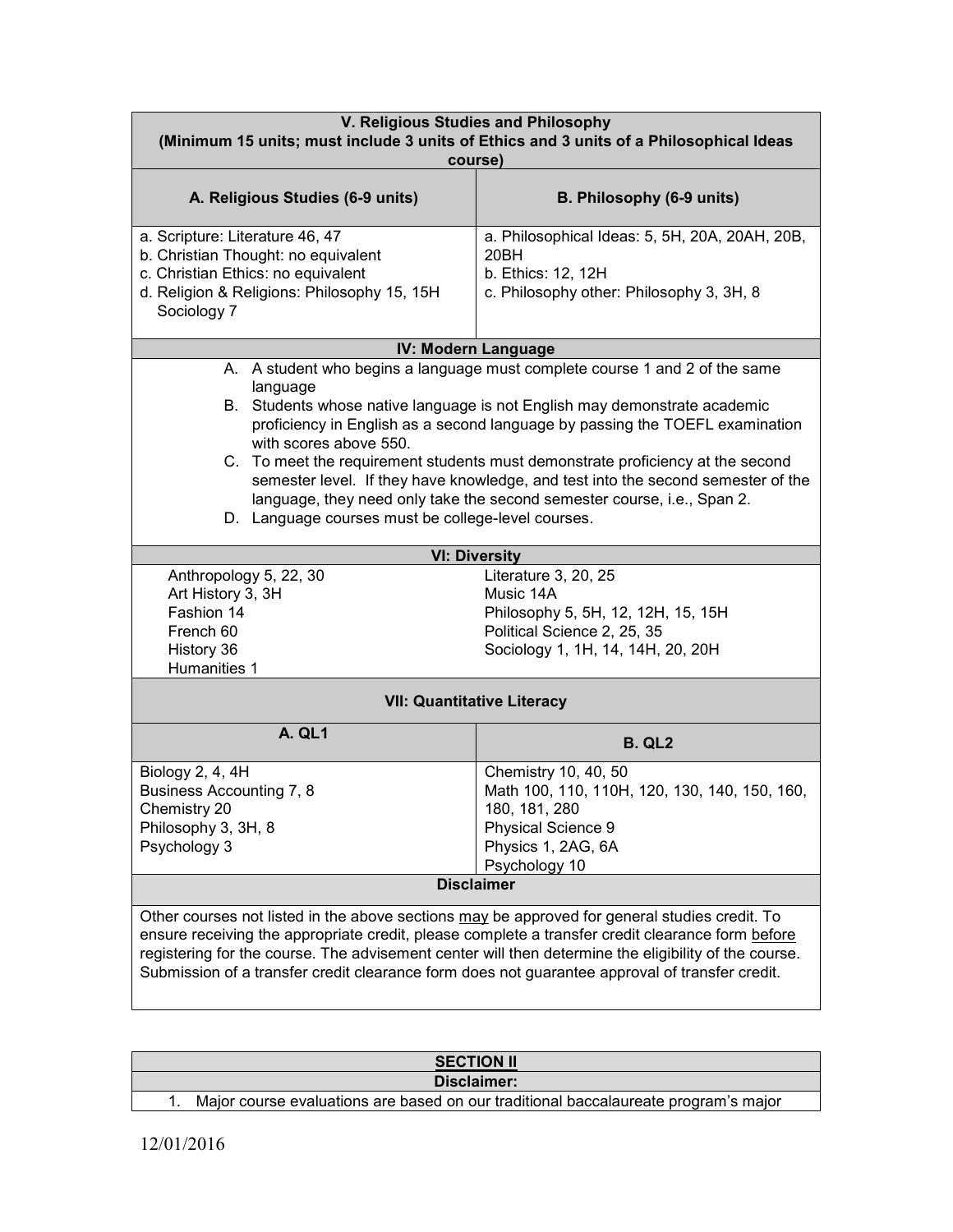requirements. WEC major requirements may vary from list. All students should consult with advisors for requirement variations.

2. All possible lower division courses for each major are listed. Please note, some majors have multiple course options for fulfilling the same degree requirement. Consult the current college catalog to determine if your specific major has "either/or" options with the courses listed below.

| <b>MSMU Course #</b> | <b>MSMU Course Title</b>          | Mt. SAC Course # (Please refer       |
|----------------------|-----------------------------------|--------------------------------------|
|                      |                                   | to Mt. SAC Catalog for Course Title) |
| <b>BUS4</b>          | <b>Business Foundations &amp;</b> | <b>BUSM 20</b>                       |
|                      | Analysis                          |                                      |
| <b>BUS 5/POL 5</b>   | <b>Business Law I</b>             | BUSL 18 or 18H                       |
| <b>BUS 92/PHI 92</b> | <b>Business Ethics</b>            | <b>No Equivalent</b>                 |
| <b>ENG 20</b>        | <b>Great Works in American</b>    | LIT 1 or 2                           |
|                      | Literature                        |                                      |
| <b>ENG 26</b>        | Literature of the American        |                                      |
|                      | West                              |                                      |
| POL <sub>1</sub>     | American Government and           | <b>POLI 1, 1H</b>                    |
|                      | Institutions                      |                                      |
|                      |                                   |                                      |
|                      | <b>APPLIED ETHICS</b>             |                                      |
| <b>MSMU Course #</b> | <b>MSMU Course Title</b>          | Mt. SAC Course # (Please refer       |
|                      |                                   | to Mt. SAC Catalog for Course Title) |
| PHI <sub>5</sub>     | Introduction to Logic             | <b>PHIL 3, 3H</b>                    |
| <b>PHI 10</b>        | <b>Critical Thinking</b>          | PHIL <sub>8</sub>                    |
| <b>PHI 15</b>        | Introduction to Philosophy        | <b>PHIL 5, 5H</b>                    |
| <b>PHI 16</b>        | Philosophy through Popular        |                                      |
|                      | Culture                           |                                      |
| <b>PHI 21</b>        | <b>Moral Values and Ethical</b>   | <b>PHIL 12 or 12H</b>                |
|                      | Decisions                         |                                      |
| <b>PHI 24</b>        | Socrates, Plato, and Aristotle    |                                      |
| <b>PHI 92</b>        | Introduction to Business Ethics   | <b>No Equivalent</b>                 |
|                      |                                   |                                      |
|                      | <b>ART</b>                        |                                      |
| <b>MSMU Course #</b> | <b>MSMU Course Title</b>          | Mt. SAC Course # (Please refer       |
|                      |                                   | to Mt. SAC Catalog for Course Title) |
| ART <sub>1</sub>     | Drawing I                         |                                      |
| ART <sub>2</sub>     | Design I                          |                                      |

## **AMERICAN STUDIES**

| <b>MSMU Course #</b> | <b>MSMU Course Title</b>       | Mt. SAC Course # (Please refer       |  |  |
|----------------------|--------------------------------|--------------------------------------|--|--|
|                      |                                | to Mt. SAC Catalog for Course Title) |  |  |
| ART <sub>1</sub>     | Drawing I                      |                                      |  |  |
| ART 2                | Design I                       |                                      |  |  |
| ART <sub>4</sub>     | Painting I                     |                                      |  |  |
| ART 7                | Experiences in the Visual Arts |                                      |  |  |
| <b>ART 12</b>        | Ceramics I                     |                                      |  |  |
| <b>ART 15</b>        | <b>Computer Graphics</b>       |                                      |  |  |
| <b>ART 24</b>        | Wood                           |                                      |  |  |
| <b>BIOCHEMISTRY</b>  |                                |                                      |  |  |

| <b>MSMU Course #</b> | <b>MSMU Course Title</b> | Mt. SAC Course # (Please refer       |
|----------------------|--------------------------|--------------------------------------|
|                      |                          | to Mt. SAC Catalog for Course Title) |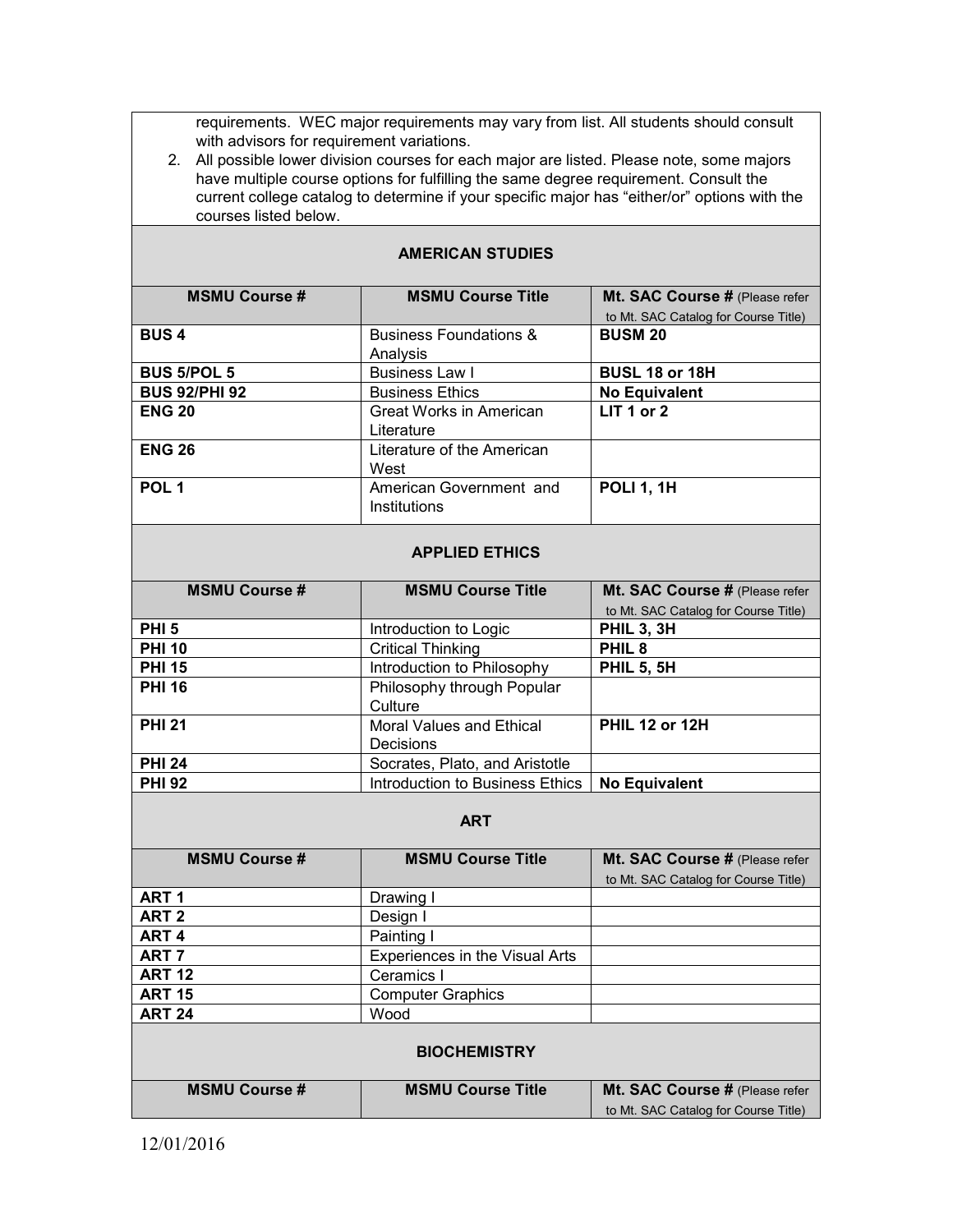| <b>BIO 1/L</b>    | <b>Biological Dynamics</b>     | BIOL 1 or 4 or 4H       |
|-------------------|--------------------------------|-------------------------|
| <b>BIO 2/L</b>    | <b>Biological Dynamics</b>     | <b>BIOL 2</b>           |
| CHE 1A/L          | General Chemistry/Lab          | CHEM 50 or 50H          |
| CHE 1B/L          | General Chemistry/Lab          | <b>CHEM 51</b>          |
| CHE 6A/L          | Organic Chemistry/Lab          | <b>CHEM 80</b>          |
| CHE 6B/L          | Organic Chemistry/Lab          | <b>CHEM 81</b>          |
| CIS <sub>2</sub>  | Introduction to Programming    |                         |
| MTH <sub>5A</sub> | Calculus I                     | <b>MATH 180</b>         |
| MTH <sub>5B</sub> | Calculus II                    | <b>MATH 181</b>         |
| <b>MTH 38</b>     | Elements of Probability and    | <b>MATH 110 or 110H</b> |
|                   | <b>Statistics</b>              |                         |
| PHY 1A            | <b>Introductory Physics IA</b> | <b>PHYS 2AG</b>         |
| PHY 1B/L          | Introductory Physics IB/Lab    | <b>PHYS 2BG</b>         |
| <b>PHY 11A</b>    | <b>Mechanics</b>               |                         |
| <b>PHY 11B</b>    | Electricity, Magnetism and     |                         |
|                   | Optics                         |                         |

#### **BIOLOGICAL SCIENCES**

| <b>MSMU Course #</b> | <b>MSMU Course Title</b>         | Mt. SAC Course # (Please refer       |
|----------------------|----------------------------------|--------------------------------------|
|                      |                                  | to Mt. SAC Catalog for Course Title) |
| <b>BIO 1/L</b>       | <b>Biological Dynamics/Lab</b>   | BIOL 1 or 4 or 4H                    |
| <b>BIO 2/L</b>       | <b>Biological Dynamics/Lab</b>   | <b>BIOL 2</b>                        |
| <b>CHE 1A/D/L</b>    | General                          | <b>CHEM 50 or 50H</b>                |
|                      | Chemistry/Discussion/Lab         |                                      |
| <b>CHE 1B/L</b>      | General Chemistry/Lab            | <b>CHEM 51</b>                       |
| <b>CHE 6A/L</b>      | Organic Chemistry/Lab            | <b>CHEM 80</b>                       |
| CHE 6B/L             | Organic Chemistry/Lab            | <b>CHEM 81</b>                       |
| <b>MTH 38</b>        | Elements of Probability and      | <b>MATH 110 or 110H</b>              |
|                      | <b>Statistics</b>                |                                      |
| <b>PSY 40</b>        | <b>Basic Statistical Methods</b> | <b>PSYC 10</b>                       |
| <b>MTH 5A</b>        | Calculus I                       | <b>MATH 180</b>                      |
| MTH <sub>5B</sub>    | Calculus II                      | <b>MATH 181</b>                      |
| PHY 1A               | <b>Introductory Physics IA</b>   | <b>PHYS 2AG</b>                      |
| PHY 1B/L             | Introductory Physics IB/Lab      | <b>PHYS 2BG</b>                      |
| <b>BIO 50A/L</b>     | Human Anatomy/Lab                | ANAT 10A or 35                       |
| <b>BIO 50B/L</b>     | Human Physiology/Lab             | <b>ANAT 10B or 36</b>                |

# **BUSINESS ADMINISTRATION**

| <b>MSMU Course #</b> | <b>MSMU Course Title</b>        | Mt. SAC Course # (Please refer       |
|----------------------|---------------------------------|--------------------------------------|
|                      |                                 | to Mt. SAC Catalog for Course Title) |
| <b>BUS4</b>          | <b>Business Foundations and</b> | <b>BUSM 20</b>                       |
|                      | Analysis                        |                                      |
| <b>BUS 5</b>         | <b>Business Law I</b>           | <b>BUSL 18 or 18H</b>                |
| <b>BUS 15A</b>       | <b>Accounting Principles I</b>  | <b>BUSA7</b>                         |
| <b>BUS 15B</b>       | <b>Accounting Principles II</b> | <b>BUSA 8</b>                        |
| <b>BUS 16A</b>       | <b>Accounting Principles I</b>  | <b>BUSA7</b>                         |
| <b>BUS 16B</b>       | <b>Accounting Principles II</b> | <b>BUSA 8</b>                        |
| <b>BUS 21</b>        | The Essentials of Business      | <b>BUSO 25</b>                       |
|                      | Writing and Presentation        |                                      |
| <b>BUS 92/PHI 92</b> | <b>Business Ethics</b>          | <b>No Equivalent</b>                 |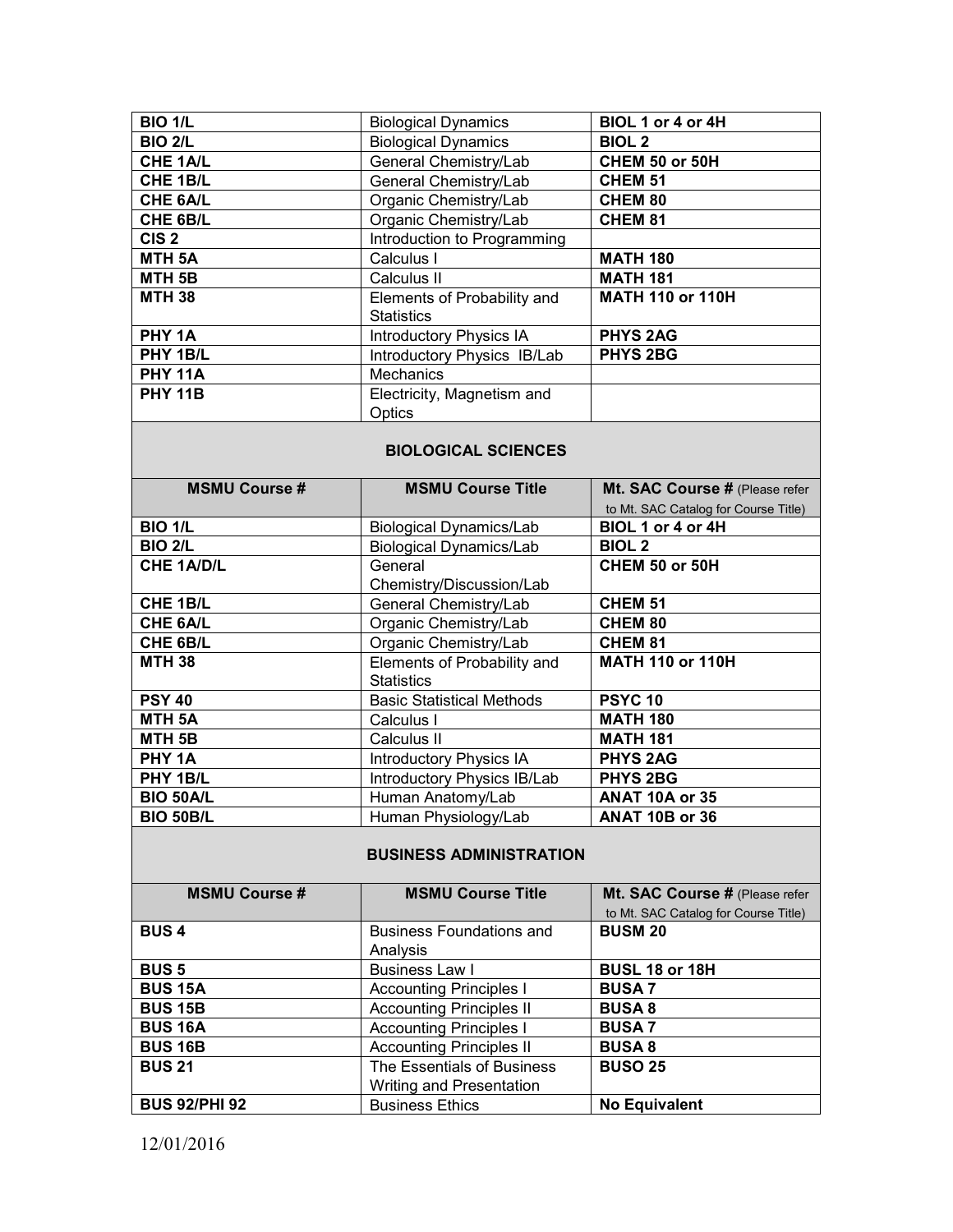| ECO <sub>1</sub> | <b>Microeconomics</b>            | <b>BUSC 1B or 1BH</b>  |
|------------------|----------------------------------|------------------------|
| ECO <sub>2</sub> | Macroeconomics                   | <b>BUSC 1A or 1AH</b>  |
| <b>MTH 28</b>    | <b>Mathematical Analysis for</b> | <b>MATH 140</b>        |
|                  | <b>Business</b>                  |                        |
| <b>MTH 38</b>    | Elements of Probability and      | BUSC 17 or MATH 110 or |
|                  | <b>Statistics</b>                | 110H                   |
| <b>SPE 10</b>    | Introduction to Communication    | <b>SPCH 1A or 1AH</b>  |

### **CHEMISTRY**

| <b>MSMU Course #</b> | <b>MSMU Course Title</b>       | Mt. SAC Course # (Please refer       |
|----------------------|--------------------------------|--------------------------------------|
|                      |                                | to Mt. SAC Catalog for Course Title) |
| <b>CHE 1A/D/L</b>    | General                        | CHEM 50 or 50H                       |
|                      | Chemistry/Discussion/Lab       |                                      |
| <b>CHE 1B/L</b>      | General Chemistry/Lab          | <b>CHEM 51</b>                       |
| <b>CHE 6A/L</b>      | Organic Chemistry/Lab          | <b>CHEM 80</b>                       |
| CHE 6B/L             | Organic Chemistry/Lab          | <b>CHEM 81</b>                       |
| CIS <sub>2</sub>     | Introduction to Programming    |                                      |
| MTH <sub>5A</sub>    | Calculus I                     | <b>MATH 180</b>                      |
| MTH <sub>5B</sub>    | Calculus II                    | <b>MATH 181</b>                      |
| MTH <sub>5C</sub>    | Calculus III                   | <b>MATH 280</b>                      |
| PHY 1A               | <b>Introductory Physics IA</b> | <b>PHYS 2AG</b>                      |
| PHY 1B/L             | Introductory Physics IB/Lab    | <b>PHYS 2BG</b>                      |
| <b>PHY 11A</b>       | <b>Mechanics</b>               |                                      |
| <b>PHY 11B</b>       | Electricity, Magnetism, and    |                                      |
|                      | Optics                         |                                      |

### **CHILD DEVELOPMENT**

| <b>MSMU Course #</b> | <b>MSMU Course Title</b>          | Mt. SAC Course # (Please refer       |  |
|----------------------|-----------------------------------|--------------------------------------|--|
|                      |                                   | to Mt. SAC Catalog for Course Title) |  |
| <b>BIO 10</b>        | <b>Health Science</b>             | <b>BIOL 5</b>                        |  |
| <b>EDU 32</b>        | Early Childhood Education:        |                                      |  |
|                      | <b>Observation and Curriculum</b> |                                      |  |
|                      | Planning                          |                                      |  |
| <b>EDU 33</b>        | The Visual & Performing Arts      | THTR <sub>60</sub>                   |  |
|                      | for the Young Child               |                                      |  |
| <b>EDU 37</b>        | Infant/Toddler Development        |                                      |  |
|                      | and Care                          |                                      |  |
| PSY <sub>1</sub>     | Introduction to Psychology        | <b>PSYC 1A or 1AH</b>                |  |
| <b>PSY 12</b>        | Child/Human Development           | <b>PSYC 14</b>                       |  |
| SOC <sub>6</sub>     | The Family, Child and             | SOC 14 or 14H                        |  |
|                      | Community                         |                                      |  |
| <b>CRIMINOLOGY</b>   |                                   |                                      |  |
| <b>MSMU Course #</b> | <b>MSMU Course Title</b>          | Mt. SAC Course # (Please refer       |  |

to Mt. SAC Catalog for Course Title)<br>SOC 1 or 1H **SOC 1** Introduction to Sociology **ENGLISH**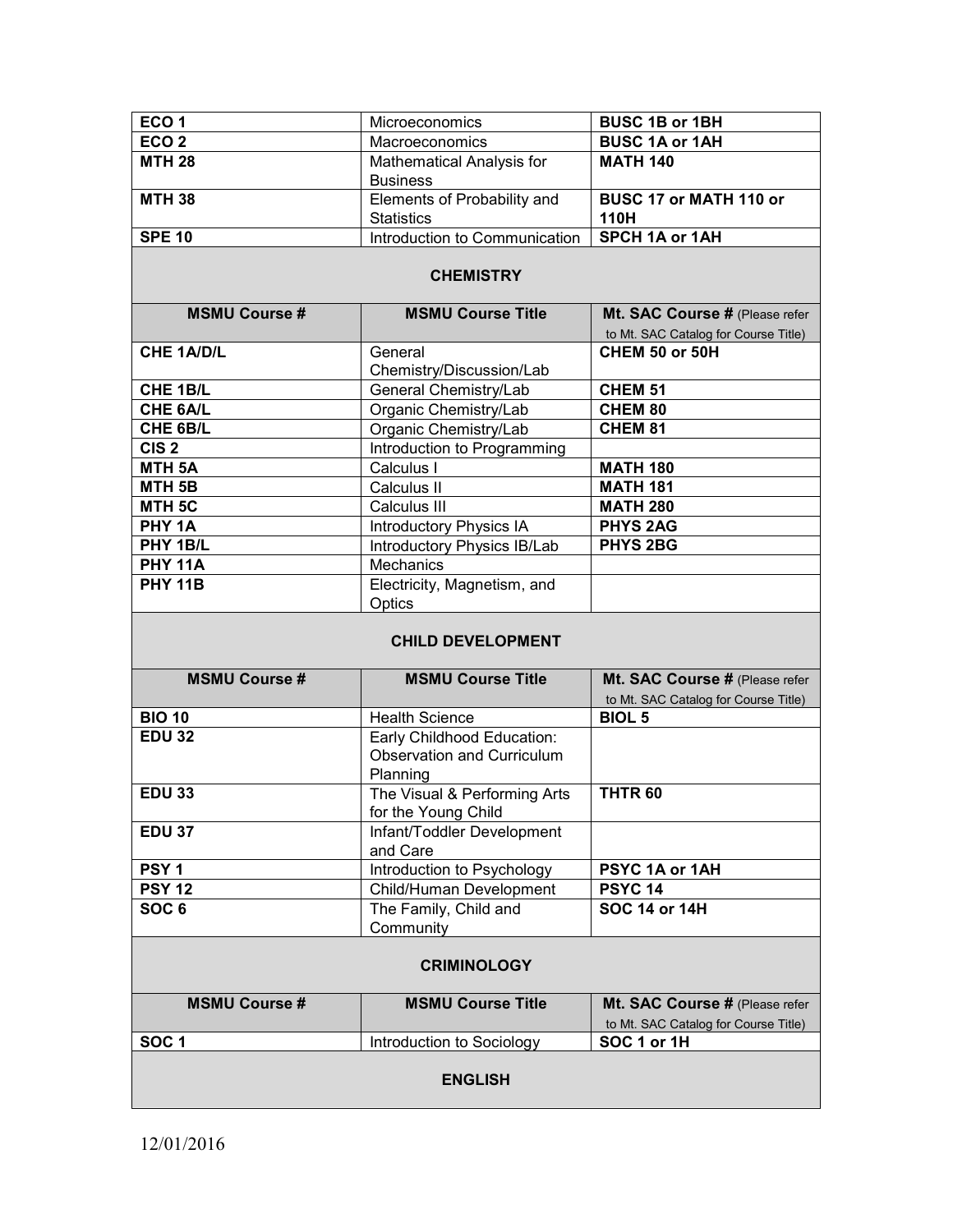| <b>MSMU Course #</b> | <b>MSMU Course Title</b>     | Mt. SAC Course # (Please refer        |
|----------------------|------------------------------|---------------------------------------|
|                      |                              | to Mt. SAC Catalog for Course Title)  |
| <b>ENG1A</b>         | Freshman English             | <b>ENGL 1A or 1AH</b>                 |
| <b>ENG1B</b>         | Freshman English             | <b>ENGL 1B or 1BH or 1C or</b><br>1CH |
| <b>ENG 5H</b>        | Freshman Honors English      |                                       |
| <b>ENG 18</b>        | Great Works in World         | LIT 11A or LIT 11B                    |
|                      | Literature                   |                                       |
| <b>ENG 28</b>        | Contemporary Issues in World |                                       |
|                      | Literature                   |                                       |
| <b>ENG 70</b>        | Western Literary Heritage    |                                       |
| <b>ENG 73</b>        | Shakespeare                  | <b>LIT 10</b>                         |
| HIS <sub>1</sub> A   | <b>Western Civilization</b>  | HIST 3 or 3H                          |
| HIS 1B               | <b>Western Civilization</b>  | HIST 4 or 4H                          |

## **FILM, MEDIA AND SOCIAL JUSTICE**

| <b>MSMU Course #</b> | <b>MSMU Course Title</b>       | Mt. SAC Course # (Please refer       |
|----------------------|--------------------------------|--------------------------------------|
|                      |                                | to Mt. SAC Catalog for Course Title) |
| <b>BUS 15A</b>       | <b>Accounting Principles I</b> | <b>BUSA7</b>                         |
| SOC <sub>1</sub>     | Introduction to Sociology      | SOC 1 or 1H                          |
| <b>MUS3</b>          | <b>Discovering Music</b>       |                                      |
|                      | Fundamentals                   |                                      |
| <b>MUS 13</b>        | <b>Applied Music:</b>          |                                      |
|                      | Instrumental/Vocal for Non-    |                                      |
|                      | <b>Music Majors</b>            |                                      |

## **FRENCH AND FRANCOPHONE STUDIES**

| <b>MSMU Course #</b> | <b>MSMU Course Title</b>    | Mt. SAC Course # (Please refer       |
|----------------------|-----------------------------|--------------------------------------|
|                      |                             | to Mt. SAC Catalog for Course Title) |
| FRE <sub>1</sub>     | Elementary French I         | <b>FRCH 1</b>                        |
| FRE 2                | <b>Elementary French II</b> | FRCH <sub>2</sub>                    |
| FRE <sub>3</sub>     | Intermediate French III     | <b>FRCH3</b>                         |
| FRE4                 | Intermediate French IV      | <b>FRCH4</b>                         |
|                      |                             |                                      |

#### **GERONTOLOGY**

| <b>MSMU Course #</b> | <b>MSMU Course Title</b>    | Mt. SAC Course # (Please refer       |
|----------------------|-----------------------------|--------------------------------------|
|                      |                             | to Mt. SAC Catalog for Course Title) |
| <b>BIO 50A</b>       | Human Anatomy               | <b>ANAT 10A or 35</b>                |
| <b>SOC 13</b>        | Anatomy for Social Services | <b>ANAT 10A or 35</b>                |

#### **GLOBAL POLITICS**

| <b>MSMU Course #</b> | <b>MSMU Course Title</b>       | Mt. SAC Course # (Please refer       |
|----------------------|--------------------------------|--------------------------------------|
|                      |                                | to Mt. SAC Catalog for Course Title) |
| ECO <sub>2</sub>     | Macroeconomics                 | <b>BUSC 1A or 1AH</b>                |
| <b>HIST 25</b>       | <b>Cultural and Historical</b> |                                      |
|                      | Geography                      |                                      |
| POL <sub>2</sub>     | Introduction to World Politics | POLI <sub>2</sub>                    |
| <b>RST 23</b>        | Spiritual Journeys of Women    |                                      |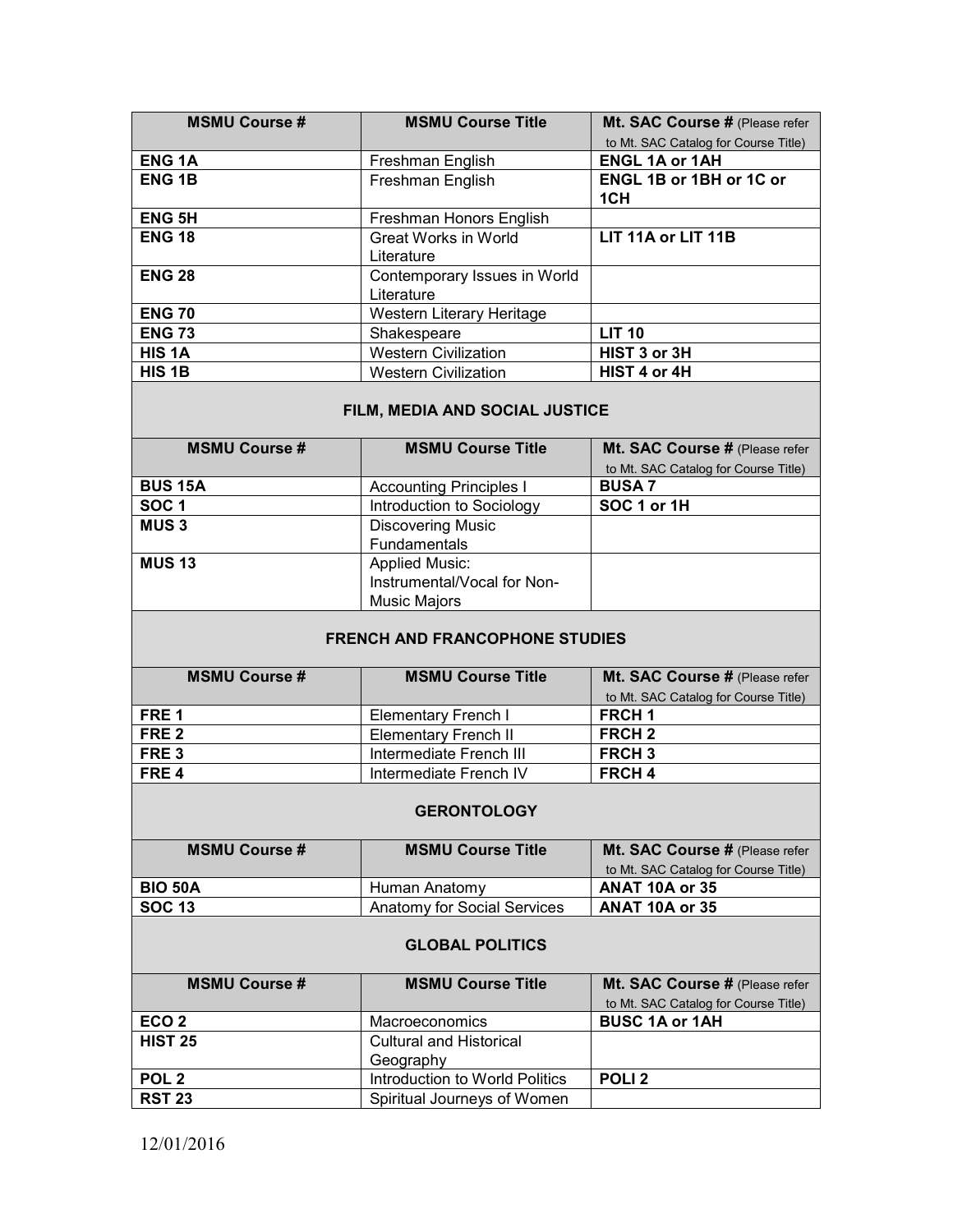| <b>HEALTHCARE POLICY</b> |                                                   |                                                                        |
|--------------------------|---------------------------------------------------|------------------------------------------------------------------------|
| <b>MSMU Course#</b>      | <b>MSMU Course Title</b>                          | Mt. SAC Course # (Please refer<br>to Mt. SAC Catalog for Course Title) |
| <b>BIO 10</b>            | <b>Health Science</b>                             | <b>BIOL 5</b>                                                          |
| POL <sub>1</sub>         | American Government and                           | <b>POLI 1, 1H</b>                                                      |
|                          | Institutions                                      |                                                                        |
| POL <sub>2</sub>         | Introduction to World Politics                    | POLI <sub>2</sub>                                                      |
| PSY <sub>1</sub>         | Introduction to Psychology                        | PSYC 1A or 1AH                                                         |
|                          | <b>HISTORY</b>                                    |                                                                        |
| <b>MSMU Course #</b>     | <b>MSMU Course Title</b>                          | Mt. SAC Course # (Please refer<br>to Mt. SAC Catalog for Course Title) |
| HIS <sub>1</sub> A       | <b>Western Civilization</b>                       | HIST 3 or 3H                                                           |
| HIS <sub>1B</sub>        | <b>Western Civilization</b>                       | HIST 4 or 4H                                                           |
| HIS <sub>3</sub>         | <b>World History</b>                              |                                                                        |
| <b>MATHEMATICS</b>       |                                                   |                                                                        |
| <b>MSMU Course #</b>     | <b>MSMU Course Title</b>                          | Mt. SAC Course # (Please refer<br>to Mt. SAC Catalog for Course Title) |
| CIS <sub>2</sub>         | Introduction to Programming                       |                                                                        |
| <b>MTH 5A</b>            | Calculus I                                        | <b>MATH 180</b>                                                        |
| MTH <sub>5B</sub>        | Calculus II                                       | <b>MATH 181</b>                                                        |
| MTH <sub>5C</sub>        | Calculus III                                      | <b>MATH 280</b>                                                        |
| MTH <sub>8</sub>         | <b>Transition to Higher Math</b>                  | <b>MATH 245</b>                                                        |
| PHY 1BL                  | <b>Introductory Physics</b>                       | <b>PHYS 2BG</b>                                                        |
|                          | Laboratory                                        |                                                                        |
| <b>PHY 11A</b>           | Mechanics                                         |                                                                        |
| <b>PHY 11B</b>           | Electricity, Magnetism, and<br>Optics             |                                                                        |
|                          | <b>MUSIC</b>                                      |                                                                        |
| <b>MSMU Course #</b>     | <b>MSMU Course Title</b>                          | Mt. SAC Course # (Please refer<br>to Mt. SAC Catalog for Course Title) |
| <b>MUS 1AB</b>           | Musicianship I                                    |                                                                        |
| <b>MUS 1CD</b>           | Musicianship I                                    |                                                                        |
| <b>MUS 2AB</b>           | Musicianship II                                   |                                                                        |
| <b>MUS6</b>              | Varieties of Music                                |                                                                        |
| <b>MUS 11</b>            | <b>Functional Keyboard Skills</b>                 |                                                                        |
| <b>MUS 15</b>            | <b>Applied Music</b>                              |                                                                        |
| <b>MUS 16</b>            | Music of World Cultures                           | MUS <sub>14A</sub>                                                     |
| <b>MUS 17</b>            | Women in Music                                    |                                                                        |
| <b>MUS 24A</b>           | Surveys of the History and                        |                                                                        |
|                          | Literature of Music                               |                                                                        |
| <b>MUS 24B</b>           | Surveys of the History and                        |                                                                        |
|                          | Literature of Music                               |                                                                        |
| <b>MUS 24C</b>           | Surveys of the History and<br>Literature of Music |                                                                        |
|                          |                                                   |                                                                        |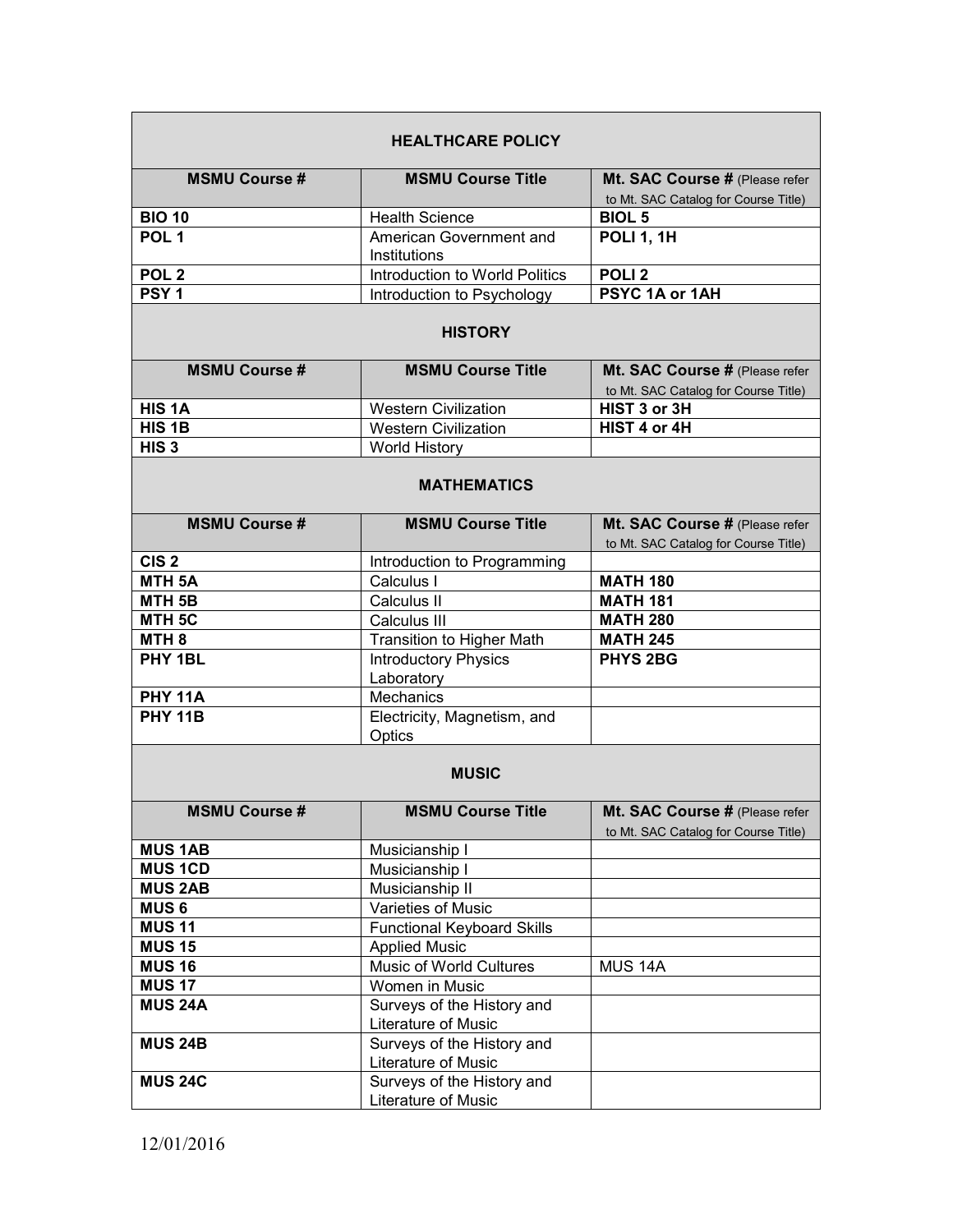| <b>MUS 25</b> | <b>Music Masterpieces</b>       |  |
|---------------|---------------------------------|--|
| <b>MUS 26</b> | <b>Brass &amp; Percussion</b>   |  |
|               | Instruments: Introductory       |  |
|               | <b>Techniques</b>               |  |
| <b>MUS 27</b> | Woodwind Instruments:           |  |
|               | <b>Introductory Techniques</b>  |  |
| <b>MUS 29</b> | <b>String Instruments:</b>      |  |
|               | <b>Introductory Techniques</b>  |  |
| <b>MUS 42</b> | <b>American Musical Theatre</b> |  |

## **NURSING**  *FRESHMAN YEAR (Prerequisite courses)*

| <b>MSMU Course#</b>     | <b>MSMU Course Title</b>      | Mt. SAC Course # (Please refer       |
|-------------------------|-------------------------------|--------------------------------------|
|                         |                               | to Mt. SAC Catalog for Course Title) |
| <b>BIO 3/L</b>          | General Microbiology/Lab      | <b>MICR 1</b>                        |
| <b>BIO 50A/L</b>        | Human Anatomy/Lab             | ANAT 10A or 35                       |
| <b>BIO 50B/L</b>        | Human Physiology/Lab          | <b>ANAT 10B or 36</b>                |
| <b>ENG<sub>1</sub>A</b> | Freshman English              | <b>ENGL 1A or 1AH</b>                |
| <b>ENG 1B</b>           | Freshman English              | <b>ENGL 1B or 1BH or 1C or</b>       |
|                         |                               | 1CH                                  |
| CHE <sub>3</sub>        | Foundations of Chemistry      | CHEM 10, 40, or 50                   |
| PHS <sub>1</sub>        | <b>Scientific Concepts</b>    |                                      |
| PSY <sub>1</sub>        | Introduction to Psychology    | PSYC 1A or 1AH                       |
| <b>PSY 12</b>           | Child/Human Development       | <b>PSYC 14</b>                       |
| <b>SOC1</b>             | Introduction to Sociology     | SOC 1 or 1H                          |
| <b>SPE 10</b>           | Introduction to Communication | <b>SPCH 1A or 1AH</b>                |

#### **PHILOSOPHY**

| <b>MSMU Course #</b> | <b>MSMU Course Title</b>        | Mt. SAC Course # (Please refer       |
|----------------------|---------------------------------|--------------------------------------|
|                      |                                 | to Mt. SAC Catalog for Course Title) |
| PHI <sub>5</sub>     | Introduction to Logic           | PHIL 3 or 3H                         |
| <b>PHI 10</b>        | <b>Critical Thinking</b>        | PHIL <sub>8</sub>                    |
| <b>PHI 15</b>        | Introduction to Philosophy      | PHIL 5 or 5H                         |
| <b>PHI 16</b>        | Philosophy Through Popular      |                                      |
|                      | Culture                         |                                      |
| <b>PHI 21</b>        | Moral Values and Ethical        | <b>PHIL 12 or 12H</b>                |
|                      | <b>Decisions</b>                |                                      |
| <b>PHI 92</b>        | Introduction to Business Ethics |                                      |

## **POLITICAL SCIENCE**

| <b>MSMU Course #</b> | <b>MSMU Course Title</b>       | Mt. SAC Course # (Please refer       |
|----------------------|--------------------------------|--------------------------------------|
|                      |                                | to Mt. SAC Catalog for Course Title) |
| ECO <sub>2</sub>     | Macroeconomics                 | <b>BUSC 1A or 1AH</b>                |
| POL <sub>1</sub>     | American Government and        | POLI 1 or 1H                         |
|                      | Institutions                   |                                      |
| POL <sub>2</sub>     | Introduction to World Politics | POLI <sub>2</sub>                    |
|                      |                                |                                      |
| <b>PSYCHOLOGY</b>    |                                |                                      |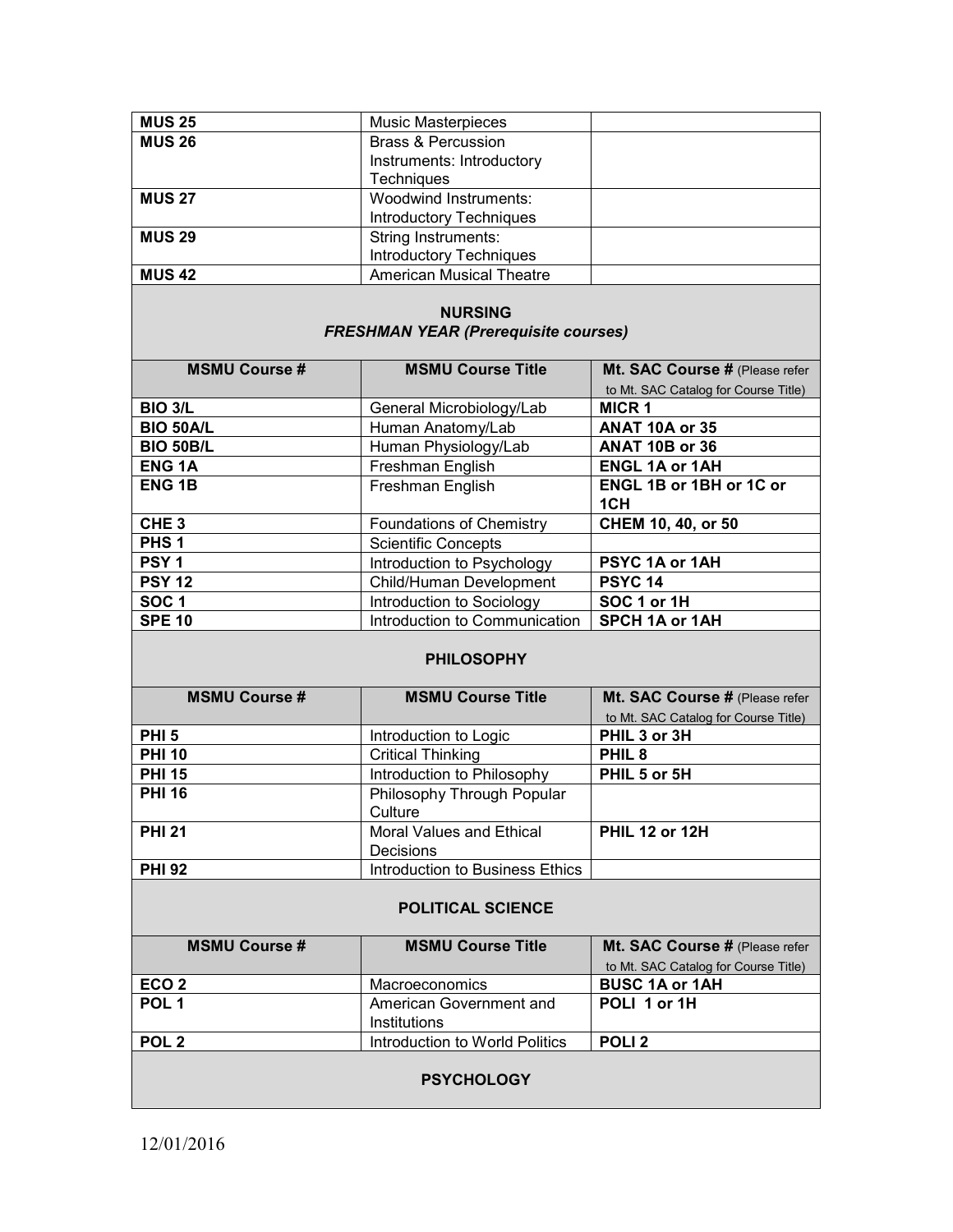| <b>MSMU Course #</b> | <b>MSMU Course Title</b>                            | Mt. SAC Course # (Please refer                      |  |
|----------------------|-----------------------------------------------------|-----------------------------------------------------|--|
|                      |                                                     | to Mt. SAC Catalog for Course Title)                |  |
| PSY <sub>1</sub>     | Introduction to Psychology                          | PSYC 1A or 1AH                                      |  |
| <b>PSY 12</b>        | Child/Human Development                             | <b>PSYC 14</b>                                      |  |
| <b>PSY 40</b>        | <b>Basic Statistical Methods</b>                    | <b>PSYC 10</b>                                      |  |
| <b>PSY 52/L</b>      | <b>Biological Psychology/Lab</b>                    | <b>PSYC1B</b>                                       |  |
|                      | <b>RELIGIOUS STUDIES</b>                            |                                                     |  |
|                      |                                                     |                                                     |  |
| <b>MSMU Course#</b>  | <b>MSMU Course Title</b>                            | Mt. SAC Course # (Please refer                      |  |
| <b>RST 11</b>        | Introduction to Hebrew                              | to Mt. SAC Catalog for Course Title)                |  |
|                      | <b>Scriptures</b>                                   |                                                     |  |
| <b>RST 15</b>        | Introduction to New Testament                       |                                                     |  |
| <b>RST 21</b>        | Contemporary Catholicism                            |                                                     |  |
| <b>RST 23</b>        | Spiritual Journeys of Women                         |                                                     |  |
| <b>RST 25</b>        | Theology of Marriage and                            |                                                     |  |
|                      | Family                                              |                                                     |  |
| <b>RST 41</b>        | Introduction to Christian Ethics                    |                                                     |  |
| <b>RST 45</b>        | Contemporary Issues in                              |                                                     |  |
|                      | <b>Christian Ethics</b>                             |                                                     |  |
| <b>RST 49</b>        | <b>Biomedical Issues in Christian</b>               |                                                     |  |
|                      | <b>Ethics</b>                                       |                                                     |  |
| <b>RST 61</b>        | <b>World Religions</b>                              |                                                     |  |
| <b>RST 70</b>        | Faith and Human                                     |                                                     |  |
|                      | Development                                         |                                                     |  |
| <b>RST 78</b>        | Death and Afterlife                                 |                                                     |  |
|                      | <b>SOCIAL WORK</b>                                  |                                                     |  |
| <b>MSMU Course #</b> | <b>MSMU Course Title</b>                            | Mt. SAC Course # (Please refer                      |  |
|                      |                                                     | to Mt. SAC Catalog for Course Title)                |  |
| <b>MTH 38</b>        | Elements of Probability and<br><b>Statistics</b>    | <b>MATH 110 or 110H</b>                             |  |
| <b>PSY 40</b>        | <b>Basic Statistical Methods</b>                    | <b>PSYC 10</b>                                      |  |
| SOC <sub>1</sub>     | Introduction to Sociology                           | SOC 1 or 1H                                         |  |
| SOC <sub>6</sub>     | The Family, Child and                               | SOC 14 or 14H                                       |  |
|                      | Community                                           |                                                     |  |
| <b>SOC 7</b>         | Introduction to Human                               |                                                     |  |
|                      | <b>Services</b>                                     |                                                     |  |
| <b>SOC 10</b>        | Deviance and Youth                                  |                                                     |  |
| <b>SOC 13</b>        | Anatomy for Social Services                         | <b>ANAT 10A or 35</b>                               |  |
| <b>SOC 38</b>        | <b>Statistics for Social Science</b>                |                                                     |  |
| <b>SOC 94</b>        | Topics in Aging                                     |                                                     |  |
| <b>SOCIOLOGY</b>     |                                                     |                                                     |  |
| <b>MSMU Course #</b> | <b>MSMU Course Title</b>                            | Mt. SAC Course # (Please refer                      |  |
|                      |                                                     |                                                     |  |
|                      |                                                     |                                                     |  |
| SOC <sub>1</sub>     |                                                     | to Mt. SAC Catalog for Course Title)<br>SOC 1 or 1H |  |
| SOC <sub>6</sub>     | Introduction to Sociology<br>The Family, Child, and | <b>SOC 14 or 14H</b>                                |  |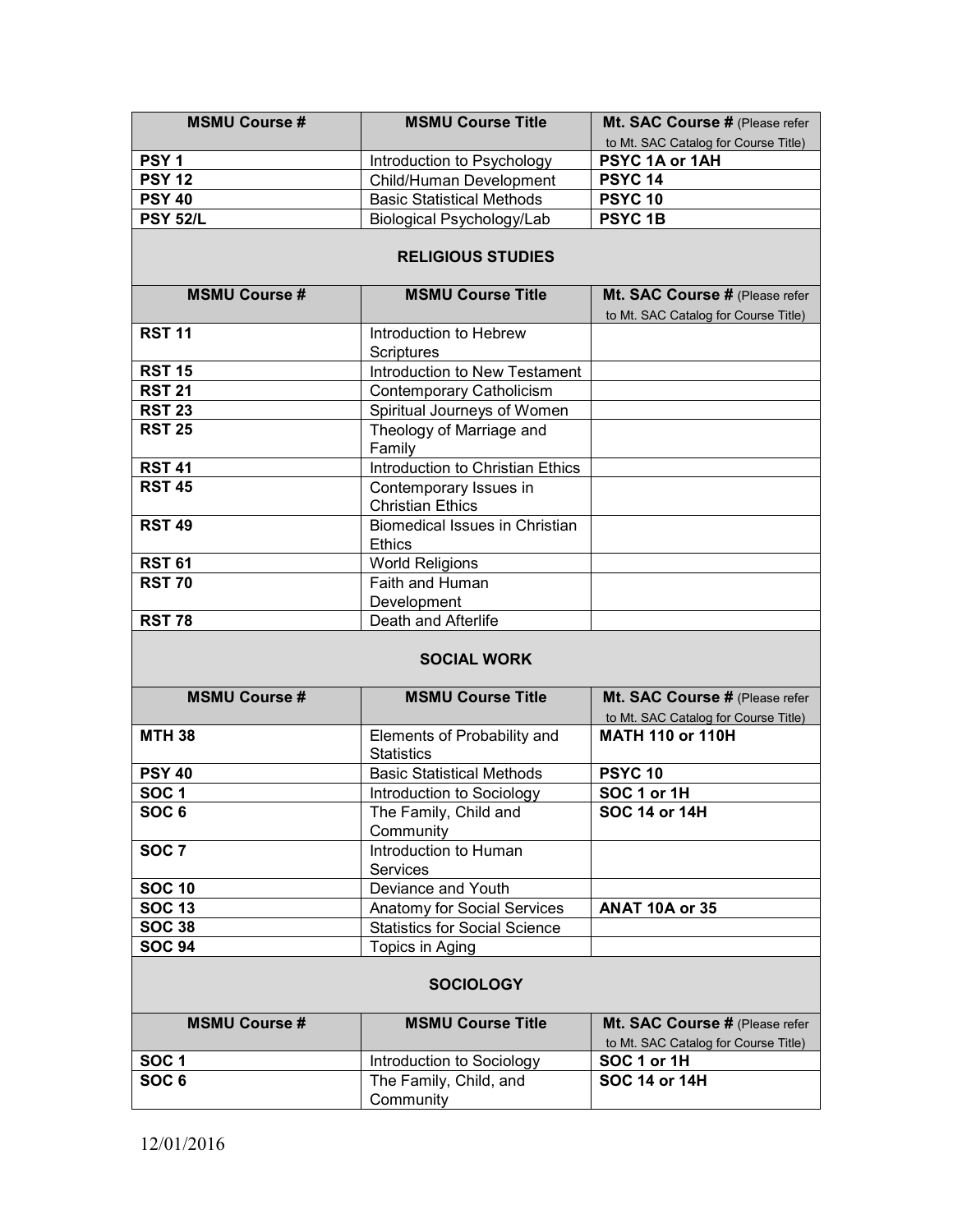| SOC <sub>7</sub> | Introduction to Human       |                       |
|------------------|-----------------------------|-----------------------|
|                  | <b>Services</b>             |                       |
| <b>SOC 10</b>    | Deviance and Youth          |                       |
| <b>SOC 13</b>    | Anatomy for Social Services | <b>ANAT 10A or 35</b> |
| <b>SOC 49</b>    | Multicultural Issues in     |                       |
|                  | Healthcare                  |                       |
| <b>SOC 94</b>    | Topics in Aging             |                       |

### **SPANISH/LATIN AMERICAN STUDIES**

| <b>MSMU Course #</b> | <b>MSMU Course Title</b>       | Mt. SAC Course # (Please refer       |
|----------------------|--------------------------------|--------------------------------------|
|                      |                                | to Mt. SAC Catalog for Course Title) |
| SPA <sub>1</sub>     | Elementary Spanish I           | <b>SPAN1</b>                         |
| SPA <sub>2</sub>     | <b>Elementary Spanish II</b>   | <b>SPAN 2</b>                        |
| SPA <sub>3</sub>     | Intermediate Spanish III       | <b>SPAN 3</b>                        |
| SPA <sub>4</sub>     | Intermediate Spanish IV        | <b>SPAN4</b>                         |
| <b>SPA 44</b>        | Spanish-speaking Civilizations |                                      |
|                      | and Cultures in the Americas   |                                      |
|                      | and Spain                      |                                      |

#### **MUSIC SCORING FOR MEDIA MINOR**

| <b>MSMU Course #</b> | <b>MSMU Course Title</b>    | Mt. SAC Course # (Please refer       |
|----------------------|-----------------------------|--------------------------------------|
|                      |                             | to Mt. SAC Catalog for Course Title) |
| <b>MUS3</b>          | <b>Discovering Music</b>    |                                      |
|                      | Fundamentals                |                                      |
| <b>MUS 13</b>        | <b>Applied Music:</b>       |                                      |
|                      | Instrumental/Vocal for Non- |                                      |
|                      | <b>Music Majors</b>         |                                      |
|                      |                             |                                      |

### **MULTIMEDIA COMMUNICATION MINOR**

| <b>MSMU Course #</b> | <b>MSMU Course Title</b> | Mt. SAC Course # (Please refer       |
|----------------------|--------------------------|--------------------------------------|
|                      |                          | to Mt. SAC Catalog for Course Title) |
| <b>ART 15</b>        | Computer Graphics        | <b>ARTC 100</b>                      |
| <b>SOC 30</b>        | Human Communication      |                                      |

### **SECTION III**

#### **LIBERAL STUDIES**

Students planning to major in Liberal Studies at Mount Saint Mary's University may take the following courses at Mt. San Antonio College to meet selected subject matter content requirements.

No community college coursework counts as upper division units at MSMU. Students who transfer a lower division course toward an upper division requirement must still complete a total of 45 upper division units at MSMU.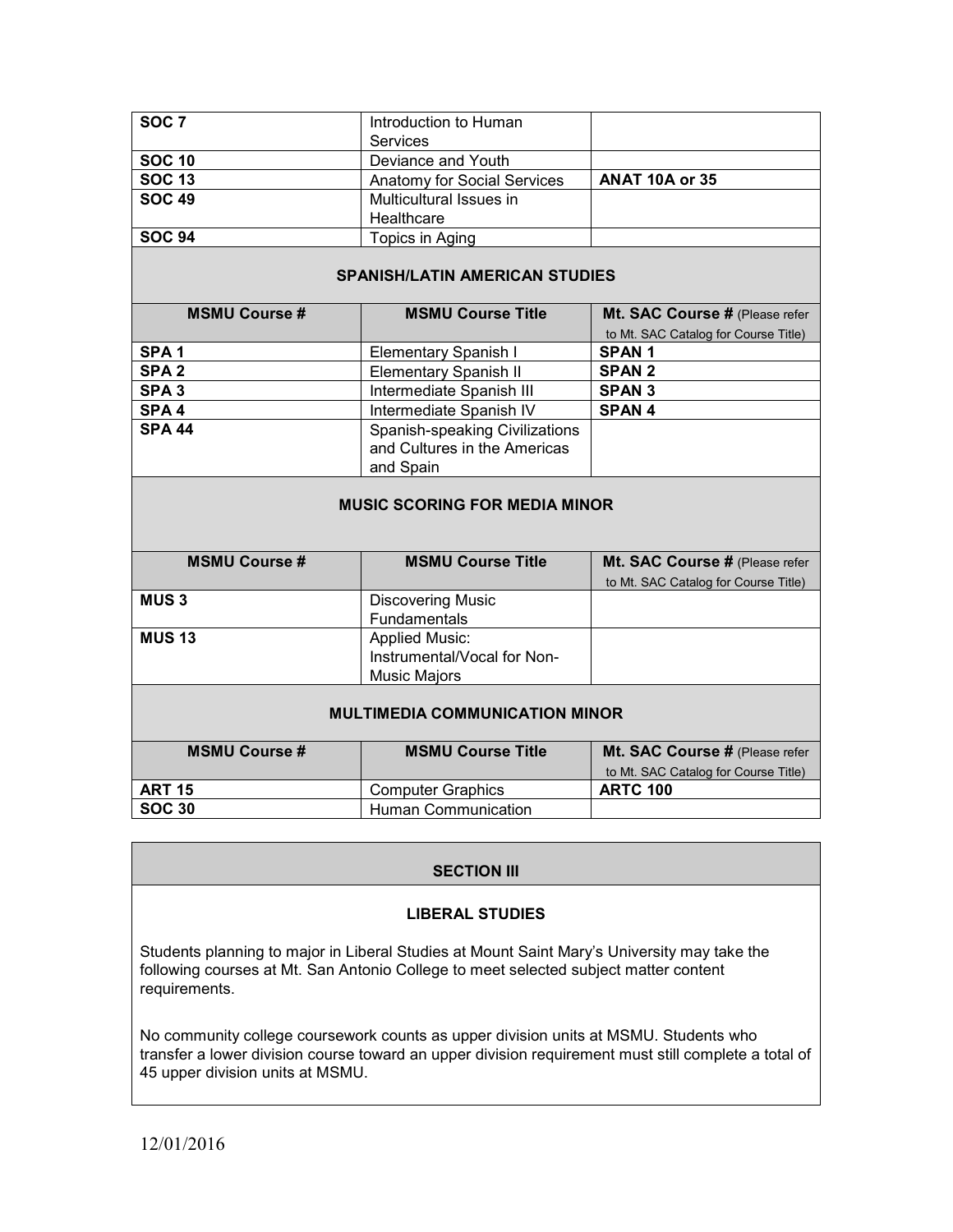**\*One additional Course in Philosophy or Religious Studies to equal 15 units in Philosophy & Religious Studies that meets MSMU Articulation Agreement**

| <b>MSMU Course #</b>                    | <b>MSMU Course Title</b>                             | Mt. SAC Course # (Please refer       |
|-----------------------------------------|------------------------------------------------------|--------------------------------------|
|                                         |                                                      | to Mt. SAC Catalog for Course Title) |
| <b>ENG 1A, 1B</b>                       | <b>Freshman English</b>                              | <b>ENG 1A, 1B</b>                    |
| <b>ENG Literature</b>                   |                                                      |                                      |
| <b>SPE 10</b>                           | Introduction to                                      | SPCH 1A or 1AH or 1B                 |
|                                         | Communication                                        |                                      |
| SPA <sub>1</sub>                        | <b>Elementary Spanish I</b>                          | <b>SPAN1</b>                         |
| SPA <sub>2</sub>                        | <b>Elementary Spanish II</b>                         | <b>SPAN1</b>                         |
| <b>MTH 50</b>                           | <b>Elementary Number</b>                             |                                      |
|                                         | <b>Systems</b>                                       |                                      |
| <b>MTH 51</b>                           | <b>Elements of Geometry and</b><br><b>Statistics</b> |                                      |
| BIO 5 with lab                          | <b>Life Sciences</b>                                 | General Bio BIOL 1                   |
|                                         |                                                      | Plant and Animal Bio BIOL 2          |
|                                         |                                                      | Ecology and Field Bio BIOL3          |
|                                         |                                                      | Cont. Health Issues BIOL 5           |
|                                         |                                                      | <b>Current Topics in Biology 10</b>  |
| <b>BIO 10</b>                           | <b>Health Science</b>                                | <b>BIOL 5</b>                        |
| <b>PHI 92</b>                           | <b>Business Ethics</b>                               |                                      |
| PHS 2A with lab                         | <b>General Physical Science</b>                      |                                      |
| *Study of Physics                       |                                                      |                                      |
| *Study of Chemistry                     |                                                      |                                      |
| PHS <sub>2B</sub>                       | <b>General Physical Science</b>                      |                                      |
| *Study of Astronomy                     |                                                      |                                      |
| *Study of Geology<br>*Study of physics, |                                                      |                                      |
| chemistry, geology and                  |                                                      |                                      |
| astronomy is required. One              |                                                      |                                      |
| course must include Lab.                |                                                      |                                      |
| CIS <sub>1</sub>                        | <b>Computer Processes &amp;</b>                      |                                      |
|                                         | <b>Applications</b>                                  |                                      |
| POL <sub>1</sub>                        | <b>American Government and</b>                       | POLI 1 or 1H                         |
|                                         | <b>Institutions</b>                                  |                                      |
| <b>HIS 25</b>                           | <b>Cultural and Historical</b>                       |                                      |
|                                         | Geography                                            |                                      |
| <b>HIS 188</b>                          | <b>California History</b>                            | <b>HIST 39</b>                       |
| <b>HIS 106</b>                          | <b>U.S. History Colonization to</b>                  | 1 History of the United              |
|                                         | <b>Present</b>                                       | <b>States</b>                        |
|                                         |                                                      | 1H History of the United             |
|                                         |                                                      | <b>States - Honors</b>               |
|                                         |                                                      | 7 History of the United              |
|                                         |                                                      | <b>States</b>                        |
|                                         |                                                      | 7H History of the United             |
|                                         |                                                      | <b>States - Honors</b>               |
|                                         |                                                      | 8 History of the United              |
|                                         |                                                      | <b>States</b>                        |
|                                         |                                                      | 30 History of the United             |
|                                         |                                                      | <b>States</b>                        |
|                                         |                                                      | 31 History of the African-           |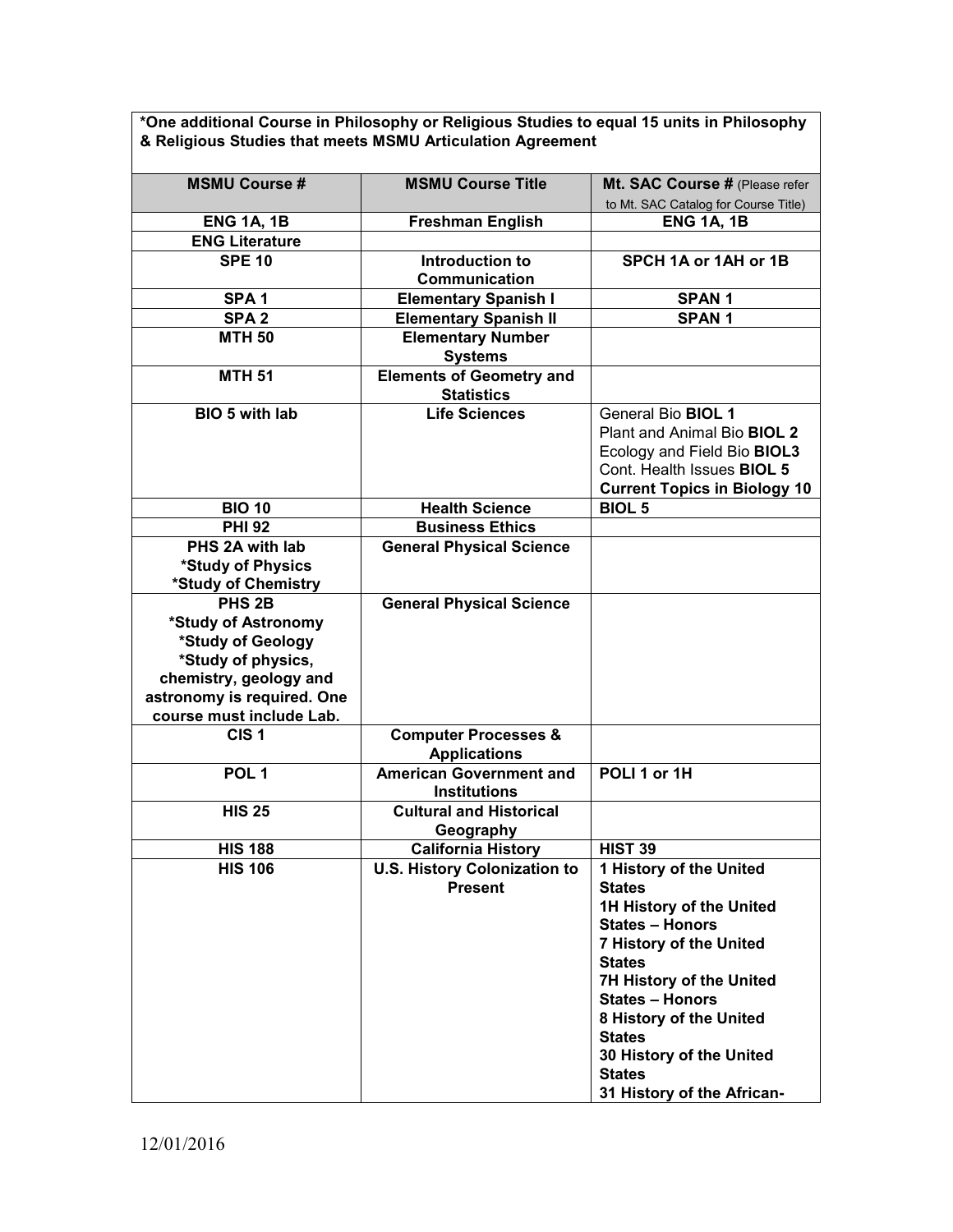|                           |                                                 | American<br>36 Women in American<br>History - Beyond the<br><b>Stereotypes</b><br>40 History of the Mexican<br>American                                                                                                                                                                                                                                                                                                                          |
|---------------------------|-------------------------------------------------|--------------------------------------------------------------------------------------------------------------------------------------------------------------------------------------------------------------------------------------------------------------------------------------------------------------------------------------------------------------------------------------------------------------------------------------------------|
| HIS <sub>3</sub>          | <b>World History</b>                            | 3 History of World<br><b>Civilization</b><br><b>3H History of World</b><br><b>Civilization - Honors</b><br><b>4 History of Civilization</b><br><b>4H History of World</b><br><b>Civilization - Honors</b>                                                                                                                                                                                                                                        |
| <b>PSY 12</b>             | <b>Lifespan Development</b>                     | 14 Developmental                                                                                                                                                                                                                                                                                                                                                                                                                                 |
| <b>PHIL 15</b>            | <b>Psychology</b><br><b>Intro to Philosophy</b> | <b>Psychology</b><br><b>5 Introduction to Philosophy</b>                                                                                                                                                                                                                                                                                                                                                                                         |
|                           |                                                 | <b>5H Introduction to</b><br><b>Philosophy - Honors</b>                                                                                                                                                                                                                                                                                                                                                                                          |
| <b>PHIL 10</b>            | <b>Critical Thinking</b>                        | 3 Logic in Practice<br><b>8 Critical Thinking</b>                                                                                                                                                                                                                                                                                                                                                                                                |
| <b>Art Appreciation</b>   |                                                 | 1 Understanding the Visual<br><b>Arts</b><br>4 History of Western Art:<br><b>Prehistoric Through Gothic</b><br>4H History of Western Art:<br><b>Prehistoric Through Gothic</b><br>- Honors<br>5 History of Western Art:<br><b>Renaissance Through</b><br><b>Modern</b><br>5H History of Western Art:<br><b>Renaissance Through</b><br><b>Modern - Honors</b><br><b>6 History of Modern Art</b><br>12 Pre-Columbian Art of the<br><b>Americas</b> |
| <b>Music Appreciation</b> |                                                 | 13 Introduction to Music<br><b>Appreciation</b><br><b>13H Introduction to Music</b><br><b>Appreciation - Honors</b><br><b>14A World Music</b>                                                                                                                                                                                                                                                                                                    |
| <b>ETHICS</b>             | <b>Ethics</b>                                   | 12 Ethics<br><b>12H Ethics</b>                                                                                                                                                                                                                                                                                                                                                                                                                   |
| <b>RST 61</b>             | <b>World Religions</b>                          |                                                                                                                                                                                                                                                                                                                                                                                                                                                  |

**Mount Saint Mary's University, Los Angeles (MSMU) offers a concurrent program of Teacher Preparation. Students take courses toward their baccalaureate degree (in Liberal Studies) and courses in education concurrently. The Mount Saint Mary's University**